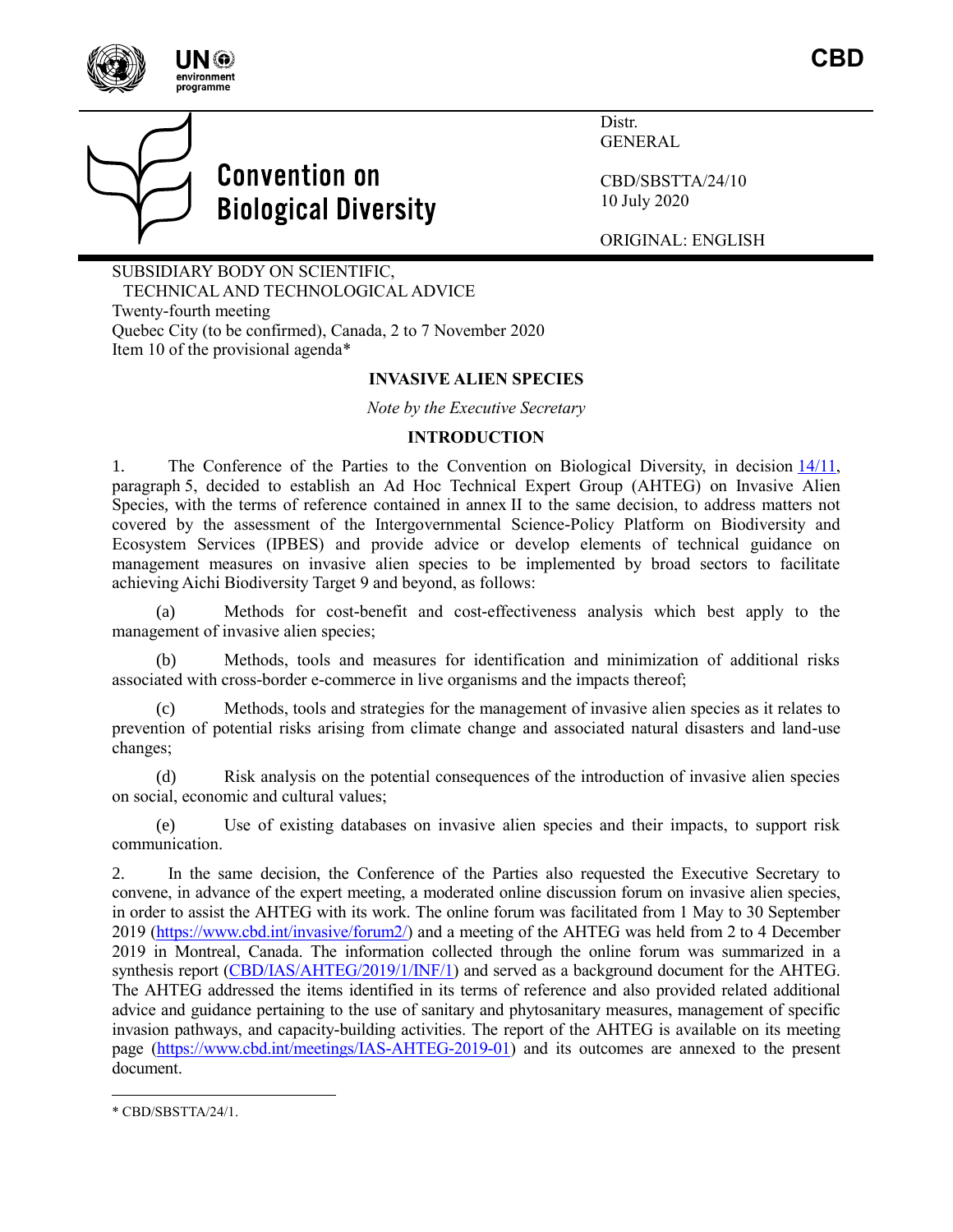3. In paragraph 13 (a) of the same decision, the Conference of the Parties requested the Executive Secretary to explore with the Secretariat of the United Nations Economic and Social Council, the World Customs Organization and the Inter-agency Liaison Group on Invasive Alien Species the possibility of developing a system of classification and labelling, consistent and in harmony with international agreements, for consignments of living organisms that pose a hazard or risk to biological diversity related to invasive alien species, supplementary to and in line with existing international standards, and to report on progress to the Subsidiary Body on Scientific, Technical and Technological Advice at a meeting to be held prior to the fifteenth meeting of the Conference of the Parties. A progress report on these matters is provided in section I below.

4. A draft of the present document was made available for peer review from 26 February 2020 to 15 March 2020.

5. Section I below presents the progress on classification and labelling for consignments of living organisms that pose a hazard or risk to biological diversity relating to invasive alien species, in response to paragraph 13 (a) of decision 14/11. Section II contains a suggested recommendation for consideration by the Subsidiary Body on Scientific, Technical and Technological Advice.

6. In decision [XII/17,](https://www.cbd.int/doc/decisions/cop-12/cop-12-dec-17-en.pdf) the Conference of the Parties noted the strong interlinkages between invasive alien species and infectious diseases. The COVID-19 pandemic highlights the potential relevance of approaches for the prevention, control and management of invasive alien species to addressing biological invasions of pathogenic agents, including zoonotic pathogens.<sup>1</sup> Accordingly, this matter is also addressed in the suggested recommendation.

# **I. PROGRESS ON CLASSIFICATION AND LABELLING FOR CONSIGNMENTS OF LIVING ORGANISMS**

7. Unintentional introductions may occur through the pathways of (a) escape, (b) transportcontaminant, (c) transport-stowaway, (d) corridor and (e) unaided.<sup>2</sup> Control of such pathways is particularly important for safety and security in the transport of living organisms when the organisms' biological invasion risk is high in the biogeographic areas potentially receiving them.

8. The "Guidance on Devising and Implementing Measures to Address the Risks Associated with the Introduction of Alien Species as Pets, Aquarium and Terrarium Species, and as Live Bait and Live Food" annexed to decision [XII/16,](https://www.cbd.int/doc/decisions/cop-12/cop-12-dec-16-en.pdf) and the "Supplementary Voluntary Guidance for Avoiding Unintentional Introductions of Invasive Alien Species Associated with Trade in Live Organisms" (decision 14/11, annex I), called for the labelling of the "potential risk to biodiversity", when applicable, to inform the persons involved in the entire value chain. Noting that classification and labelling for transport of environmentally hazardous goods are addressed by the Economic and Social Council's Sub-Committee of Experts on the Transport of Dangerous Goods (TDG Sub-Committee), this section reports on the progress on exploring collaboration with the Secretariat of the Sub-Committee and other relevant organizations.

9. In response to paragraph 13 (a) of decision 14/11, the Secretariat of the Convention on Biological Diversity, in collaboration with members of the Inter-agency Liaison Group on Invasive Alien Species, including the Secretariat of the International Plant Protection Convention, the World Organisation for Animal Health, the World Customs Organization,<sup>3</sup> CAB International and the International Union for Conservation of Nature, submitted an informal document entitled "Environmentally hazardous articles

<sup>1</sup> Nuñez et al. (2020), "Invasion science and the global spread of SARS-CoV-2", *Trends in Ecology and Evolution* (in press).

<sup>2</sup> [UNEP/CBD/SBSTTA/18/9/Add.1.](https://www.cbd.int/doc/meetings/sbstta/sbstta-18/official/sbstta-18-09-add1-en.pdf)

<sup>&</sup>lt;sup>3</sup> At the 10th meeting of the Inter-agency Liaison Group on Invasive Alien Species, held at the headquarters of the World Organisation for Animal Health in Paris on 4 and 5 June 2019, the World Customs Organization became a member of the Group.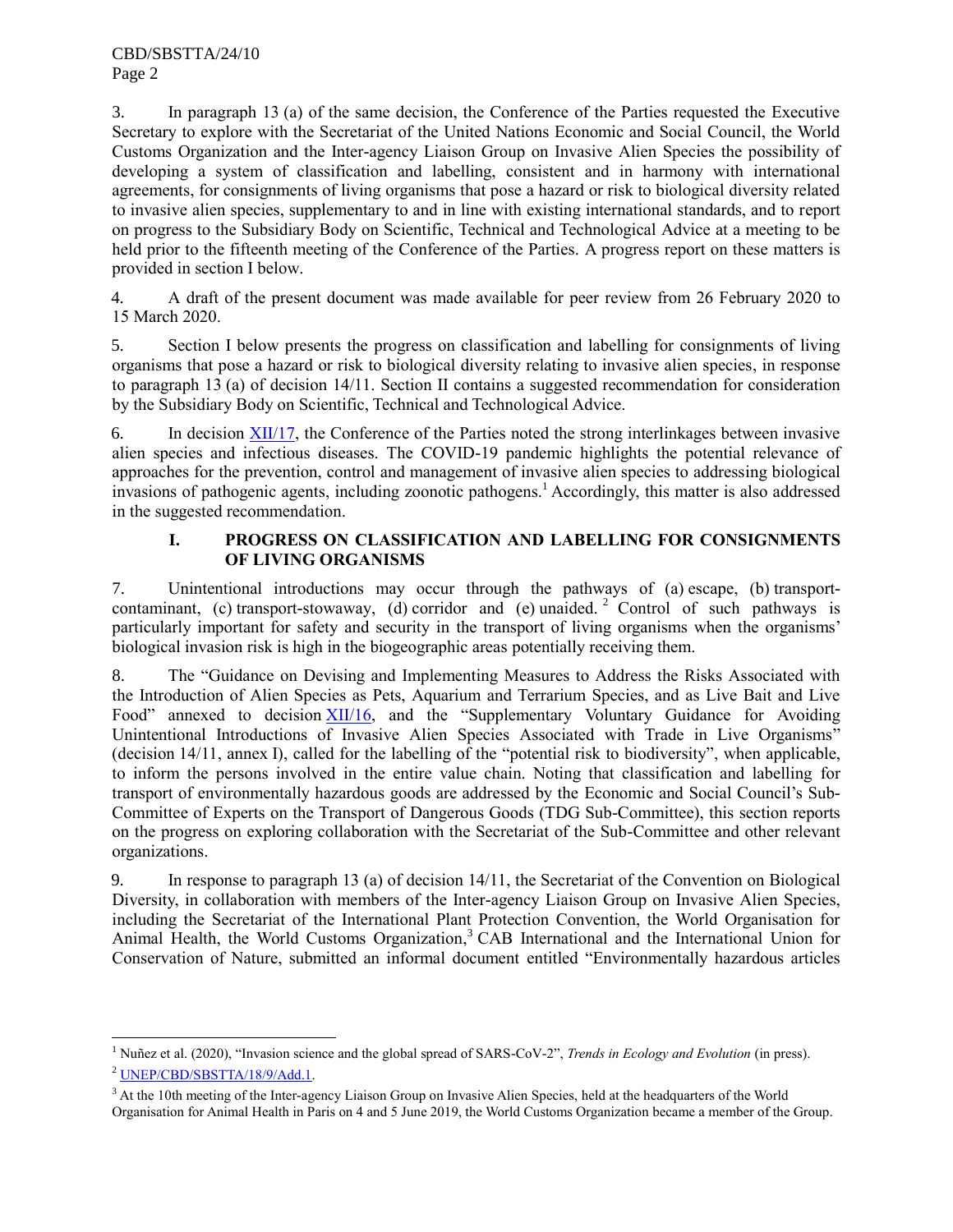(living organisms)<sup>34</sup> to the Sub-Committee of Experts on the Transport of Dangerous Goods at its fiftyfifth session, held in Geneva from 1 to 5 July 2019.

10. The Sub-Committee noted the request to explore the inclusion of environmentally hazardous living organisms into chapter 2.9, class 9 of the United Nations Recommendations on the Transport of Dangerous Goods - Model Regulations, to prevent the introduction of invasive alien species. It was recommended that consideration of this subject be resumed at the forthcoming session of the Sub-Committee.

11. In June 2019, the World Customs Organization (WCO) published Technical Specifications, which among other things specify prohibited and restricted goods, under the WCO Framework of Standards on Cross-border E-Commerce. The Technical Specifications are available in CBD/SBSTTA/24/INF/15. In section 8.1.3, "List of Prohibited and Restricted Goods", the following items are included among a list of key areas concerning safety and security issues: "living organisms, invasive alien species, pests, pathogens and products derived from animals, plants and fungi that may carry the risk of biological invasions in importing countries", in the context of safeguarding the e-commerce supply chain.

# **II. SUGGESTED RECOMMENDATION**

12. The Subsidiary Body on Scientific, Technical, and Technological Advice may wish to adopt a recommendation along the following lines:

### *The Subsidiary Body on Scientific, Technical, and Technological Advice*

1. *Welcomes* the outcomes of the December 2019 meeting of the Ad Hoc Technical Expert Group on Invasive Alien Species contained in the report of the Ad Hoc Technical Expert Group;

2. *Welcomes* the work undertaken by the Inter-agency Liaison Group on Invasive Alien Species and by the World Customs Organization to address the risks of living organisms as environmentally hazardous goods in transport and cross-border e-commerce;

3. *Requests* the Executive Secretary to submit a proposal to the Economic and Social Council's Sub-Committee of Experts on the Transport of Dangerous Goods on a globally harmonized labelling system for consignments of environmentally hazardous living organisms, in consultation with the Inter-agency Liaison Group on Invasive Alien Species and the Secretariat of the Sub-Committee, noting that the Sub-Committee is due to consider the inclusion of environmentally hazardous living organisms in chapter 2.9, class 9 of the United Nations Recommendations on the Transport of Dangerous Goods - Model Regulations at its upcoming session, taking into account the risk of unintentional introduction of invasive alien species, including pathogens;

4. *Recommends* that the Conference of the Parties at its fifteenth meeting adopt a decision along the following lines:

*The Conference of the Parties,*

*Noting* the increasing volume of international consignments containing living organisms, as well as changes in trade patterns and consumer behaviour and habits,

*Recognizing* that anthropogenic changes in the environment add further complexity and increased risk of biological invasions and consequent threats to biodiversity,

*Emphasizing* the need for increased collaboration among Parties, other Governments, relevant organizations and all relevant sectors,

1. *Welcomes* the outcomes of the December 2019 meeting of the Ad Hoc Technical Expert Group on Invasive Alien Species;<sup>6</sup>

<sup>&</sup>lt;sup>4</sup> [UN/SCETDG/55/INF.46.](http://www.unece.org/fileadmin/DAM/trans/doc/2019/dgac10c3/UN-SCETDG-55-INF46e.pdf)

 $5$  [CBD/IAS/AHTEG/2019/1/3.](https://www.cbd.int/doc/c/8762/bb5b/050f2c6e5031b9914618f366/ias-ahteg-2019-01-03-en.pdf)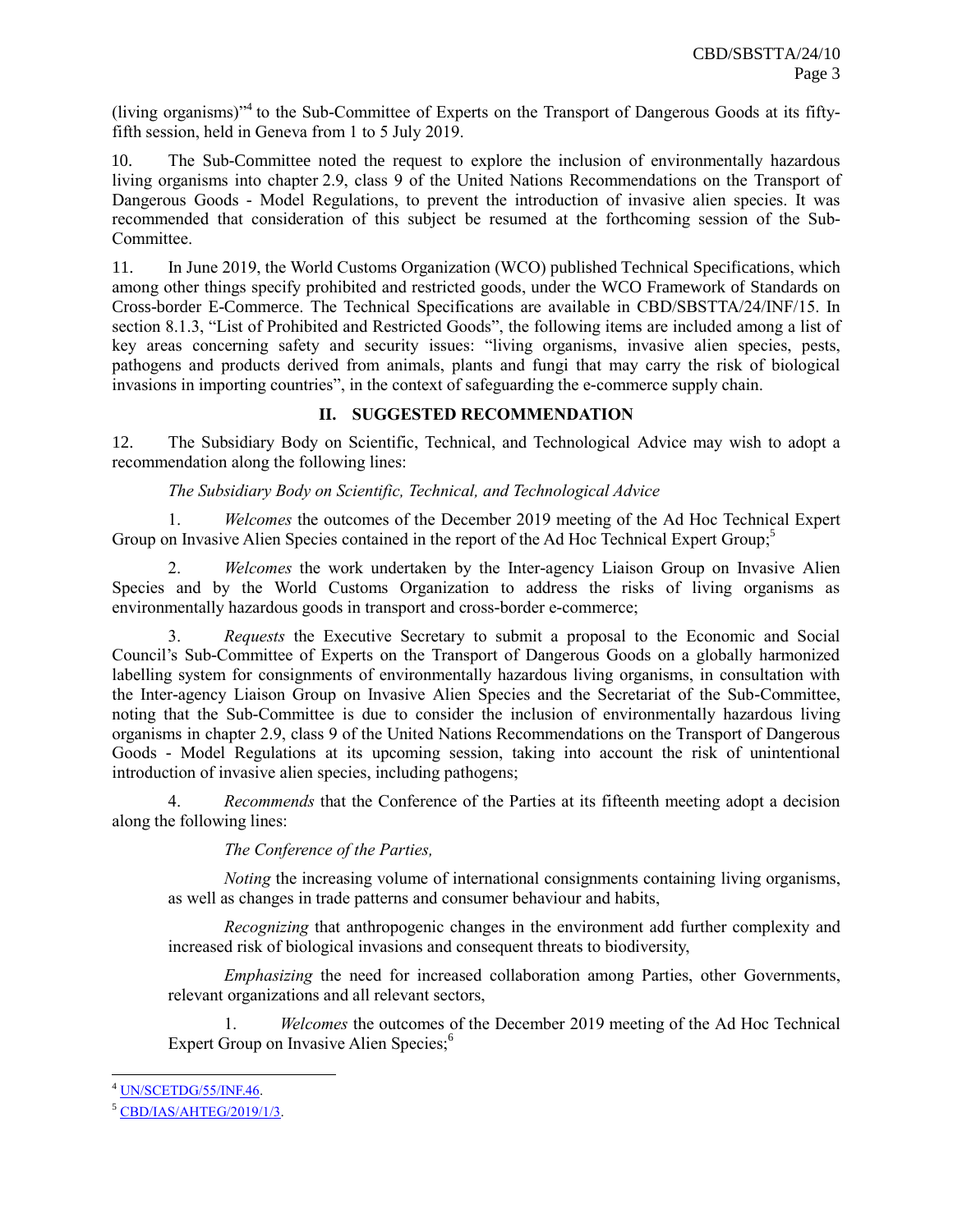2. *Endorses* the following elements of guidance developed on the basis of the work of the Ad Hoc Technical Expert Group:

(a) Methods for cost-benefit and cost-effectiveness analysis which best apply to the management of invasive alien species; and risk analysis on the potential consequences of the introduction of invasive alien species on social, economic and cultural values, contained in annex I below;

(b) Methods, tools and measures for identification and minimization of additional risks associated with cross-border e-commerce in live organisms and the impacts thereof, contained in annex II;

(c) Methods, tools and strategies for the management of invasive alien species as it relates to prevention of potential risks arising from climate change and associated natural disasters and land-use changes, contained in annex III;

(d) Use of existing databases on invasive alien species and their impacts, to support risk communication; contained in annex IV;

(e) Additional advice and guidance on invasive alien species management, contained in annex V;

3. *Invites* Parties, other Governments and relevant organizations to make use of elements of guidance contained in annexes I to V for the updating and implementation of national biodiversity strategies and action plans and to inform the development of national guidance on the management of invasive alien species;

4. *Also invites* Parties, other Governments and relevant organizations to more explicitly include diverse social and cultural values of biodiversity across communities at the national level, including those of indigenous peoples and local communities, women, and youth, when assessing the costs, benefits and prioritization of management of invasive alien species, and to build on existing processes (for example the Socio-economic Impact Classification of Alien Taxa (SEICAT)) and international best practices for engagement of relevant actors, in order to feed effectively into multi-criteria decision-making processes;

5. *Notes* with satisfaction that the World Customs Organization has included invasive alien species in the Technical Specifications under its Framework of Standards on Crossborder E-Commerce;

6. *Notes* that the Economic and Social Council's Sub-Committee of Experts on the Transport of Dangerous Goods will consider including environmentally hazardous living organisms in chapter 2.9, class 9 of the United Nations Recommendations on the Transport of Dangerous Goods - Model Regulations at its upcoming session, taking into account the risk of unintentional introduction of invasive alien species, including pathogens, in collaboration with the Inter-agency Liaison Group on Invasive Alien Species and other experts;

7. *Requests* the Executive Secretary, subject to the availability of resources:

(a) To submit a proposal to the Economic and Social Council's Sub-Committee of Experts on the Transport of Dangerous Goods on a globally harmonized labelling system for consignments of environmentally hazardous living organisms, in consultation with the Interagency Liaison Group on Invasive Alien Species and the Secretariat of the Sub-Committee;

(b) To develop tools and guidance, in collaboration with relevant organizations, taking into account the information and recommendations contained in annex V;

<sup>6</sup> [CBD/IAS/AHTEG/2019/1/3.](https://www.cbd.int/doc/c/8762/bb5b/050f2c6e5031b9914618f366/ias-ahteg-2019-01-03-en.pdf)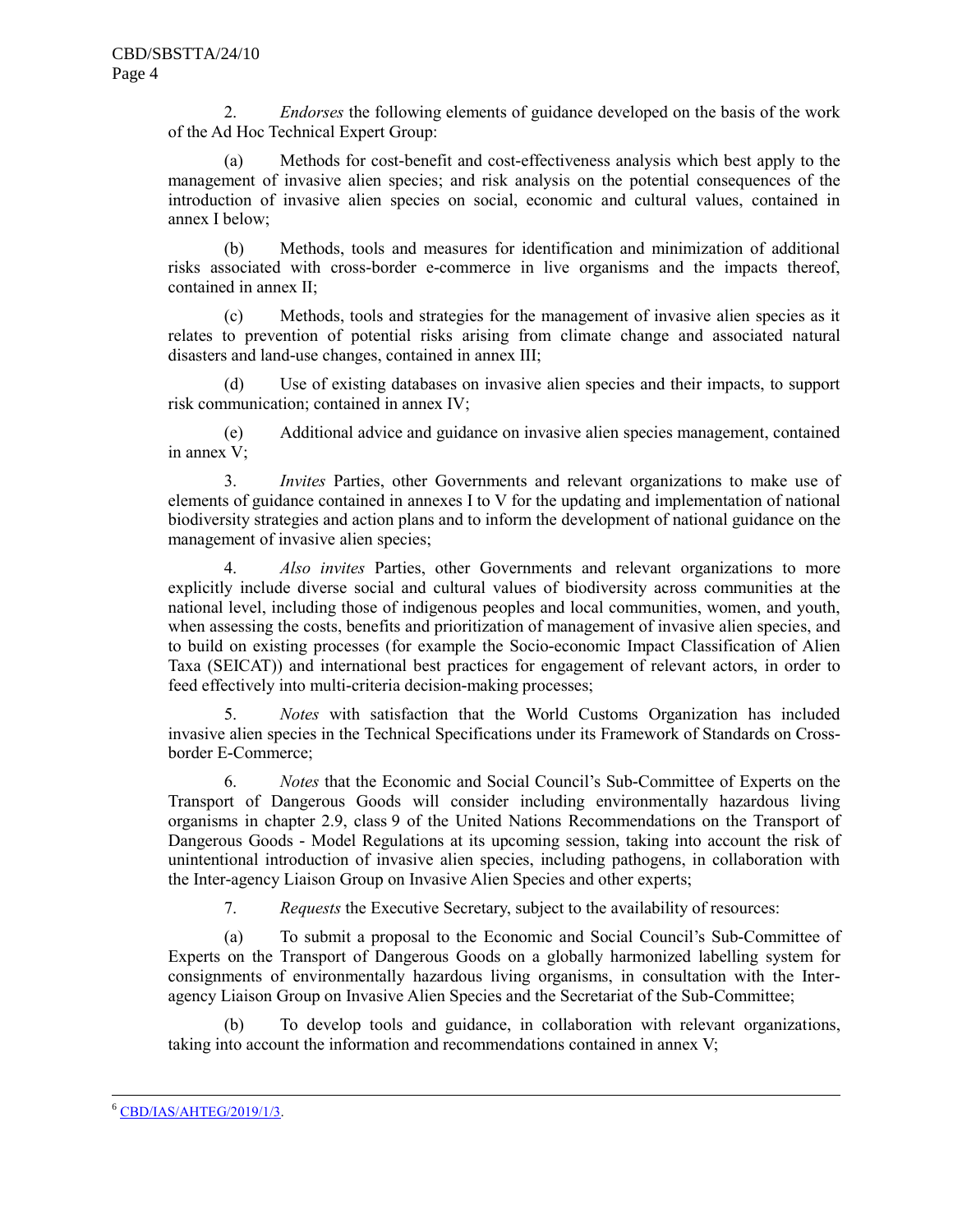(c) To continue and enhance collaboration with members of the Inter-agency Liaison Group on Invasive Alien Species, including with a view to considering how approaches for the prevention, control and management of invasive alien species may be usefully applied to biological invasions of pathogenic agents, in particular zoonotic pathogens;

(d) To report the progress on the above to the Subsidiary Body on Scientific, Technical, and Technological Advice prior to the sixteenth meeting of the Conference of the Parties.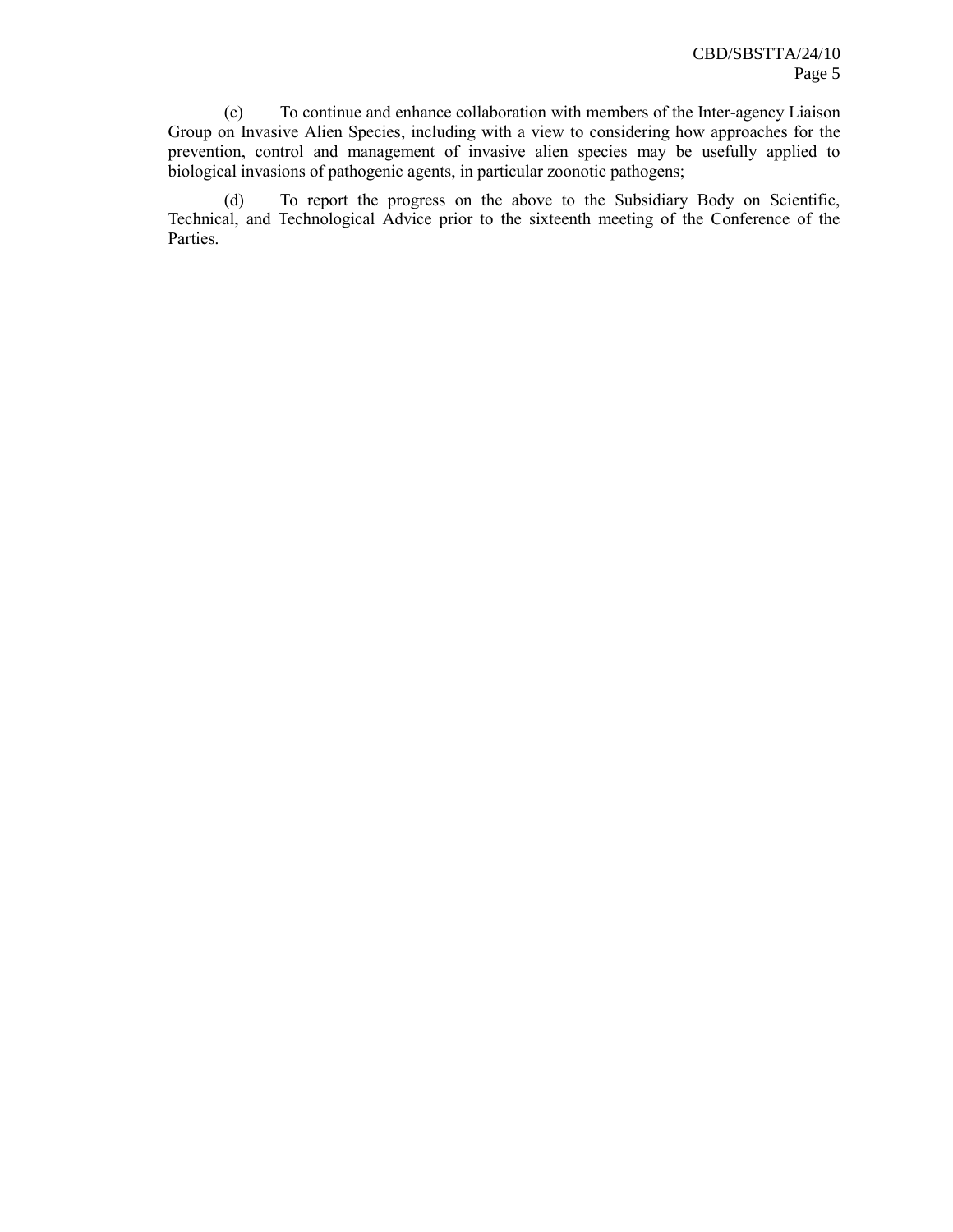l

## *Annex I*

# **METHODS FOR COST-BENEFIT AND COST-EFFECTIVENESS ANALYSIS WHICH BEST APPLY TO THE MANAGEMENT OF INVASIVE ALIEN SPECIES; AND**

# **RISK ANALYSIS ON THE POTENTIAL CONSEQUENCES OF THE INTRODUCTION OF INVASIVE ALIEN SPECIES ON SOCIAL, ECONOMIC AND CULTURAL VALUES**

## **(ADVICE PURSUANT TO DECISION 14/11, ANNEX II, PARAGRAPH 1 (A, D))**

1. Aichi Biodiversity Target 9 states the need for invasive alien species and pathways to be identified and prioritized and for priority species to be controlled or eradicated. The extended technical rationale for this target (CBD/COP/10/INF/12/Rev.1) includes the statement that "Given the multiple pathways for invasive species introductions and that multiple alien species are already present in many countries, it will be necessary to prioritize control and eradication efforts to those species and pathways which will have the greatest impact on biodiversity and/or which are the most resource effective to address." Accordingly, a clear need exists to develop methods to prioritize invasive alien species and the active management thereof.

2. States should develop a coordinated national response strategy to minimize incursions and impacts of invasive alien species, such as national invasive species strategies and action plans as a part of national biodiversity strategies and action plans. This could include strengthening and coordinating existing programmes, identifying and filling gaps with new initiatives, and building on the strengths and capacities of partner organizations, and indigenous peoples and local communities at the national, regional and local levels.

3. States should apply available prioritization methods shown in their best practices to prioritize management of dispersal pathways of invasive alien species within as well as between countries. To agree on prioritized actions, there is a need for knowledge exchange, training and capacity-building.

4. States should apply available best practice of prioritization methods to assess the feasibility and cost-effectiveness of management that can be rapidly applied to a large number of species, at reasonable cost, without being technically demanding, and in a form compatible with and yet complementary to existing approaches to risk assessment. The online forum identified a variety of methods, including the assessment of risks, costs, benefits and prioritization that are used in different countries and in related invasive alien species management regimes. These include cost-benefit, cost-effectiveness and risk analysis. However, the detailed information required to undertake cost-benefit and cost-effectiveness analyses are often in short supply or uncertain, and these analyses require sufficient technical expertise. A number of science-based prioritization methodologies for invasive alien species, horizon-scanning, and impact and management for single or multiple types of invasive alien species have been developed by Parties or independent international science teams and are worth consideration by other countries.

5. States are encouraged to further submit information on their best practices regarding tools and technologies for the management<sup>7</sup> of invasive alien species that can be implemented across sectors at all levels.

6. It is suggested that *multi-criteria decision-making* approaches be used, wherever possible, when applying risk analysis, cost-benefit and cost-effectiveness analyses to support risk-based prioritization. Invasive alien species prioritized by actual or potential impacts using such rapid methods should then be considered in more detail to ensure that management, based on clear objectives, is indeed cost-effective and feasible. Multi-criteria decision-making can consider such aspects as effectiveness, practicality, feasibility, likelihood of success, cost, public acceptability, including to indigenous peoples and local communities, of proposed actions as well as any unintended negative impacts of management alongside

 $\frac{7}{1}$  This refers to the "application of measures to prevent the introduction of, control or eradicate invasive alien species" (see [CBD/IAS/AHTEG/2019/1/2,](https://www.cbd.int/doc/c/f82f/90c8/4e82b4a23db2edfc632d56c5/ias-ahteg-2019-01-02-en.pdf) para. 13(e).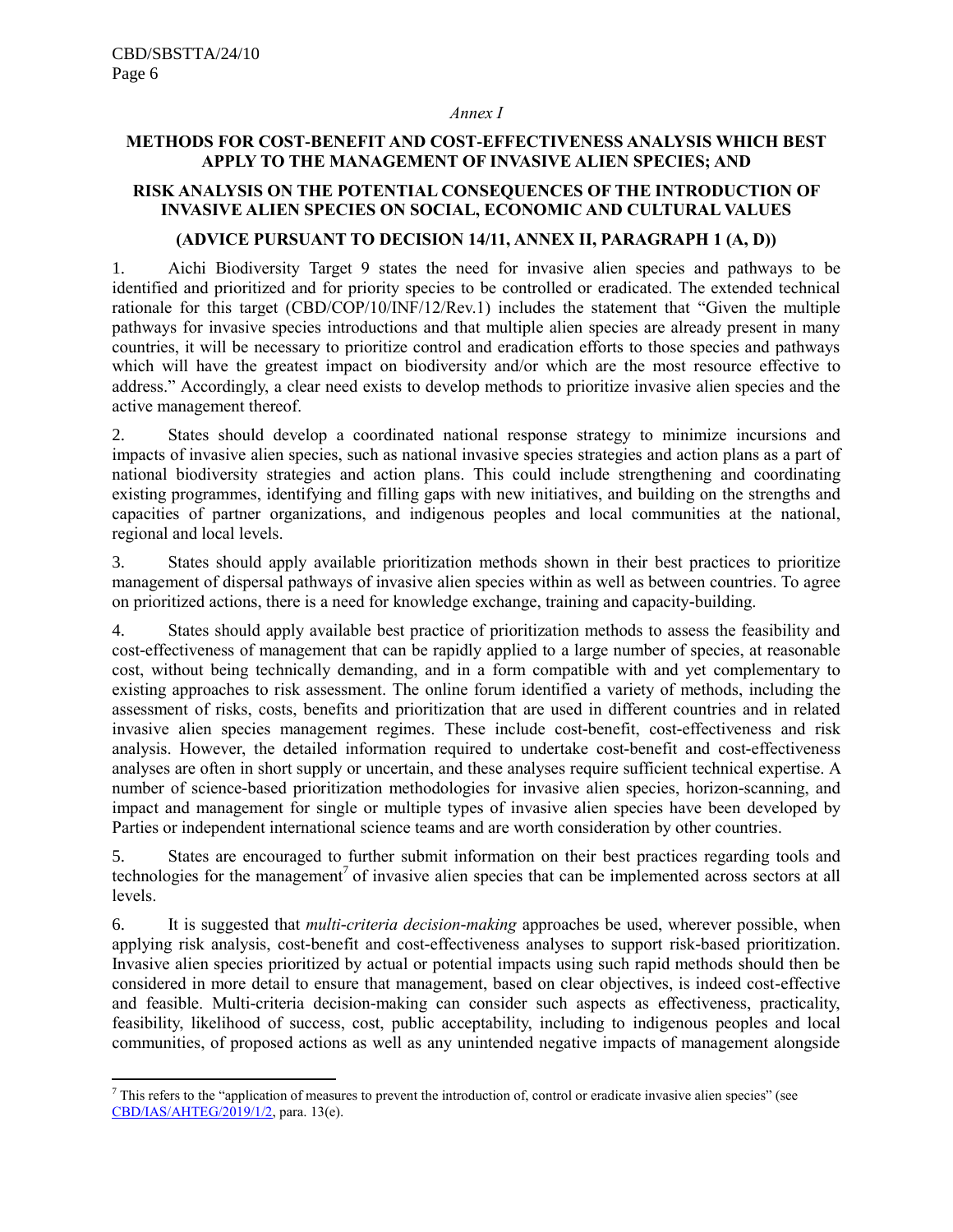the risks and impacts posed by the targeted invasive alien species. These methods involve a structured process and resolving issues associated with decision-making and planning that involve multiple criteria and are designed to find optimal solutions to complex problems where assessment criteria or data are measured in different ways. They can also be used with expert elicitation when only incomplete or imprecise information is available.

7. It is suggested that guidelines be developed in order to more explicitly include social and cultural values when assessing the costs, benefits and prioritization of management. This could build on existing processes (for example, Socio-economic Impact Classification of Alien Taxa (SEICAT)) and international best practices on stakeholder engagement in decision-making. New Zealand has the most developed system — *mātauranga Māori* — which incorporates cultural values and perspectives in the management of invasive alien species. In this system, indigenous peoples and local communities are involved in the governance of invasive alien species management when treasured, sacred culturally and spiritually significant (*taonga*) species are at risk. This system is worthy of emulation.

8. It is suggested that efforts be made to increase qualitative and quantitative knowledge and data on socioeconomic and cultural impacts of invasive alien species on communities and society, including indigenous peoples and local communities, and methods to use this knowledge when prioritizing invasive alien species for impact and management feasibility and likelihood of success. It will be important to define socioeconomic, cultural and community well-being criteria in order to collectively evaluate such impacts, for example how the impacts of invasive alien species on treasured, sacred, culturally and spiritually significant native species can be measured and impact thresholds understood and addressed.

9. It is suggested that efforts be made to increase the accessibility and standardization of data and analysis on past management activities across species and ecosystems to support evidence-based management prioritization and decision-making. Standardized guidelines for vocabulary and how to collate and report on such data should be developed, including species, management objective, cost and/or effort, area covered, and outcome of management actions. This will assist in the creation of common approaches to sharing and reporting experience and information.

10. Enhanced risk communication is essential to facilitate dialogue and understanding between and among stakeholders, who may include the general public and indigenous peoples and local communities. Risk communication seeks to reconcile the views of all interested parties in order to achieve a common understanding of the risks posed by invasive alien species, develop credible risk management options and consistent regulations, and promote awareness of issues concerning invasive alien species.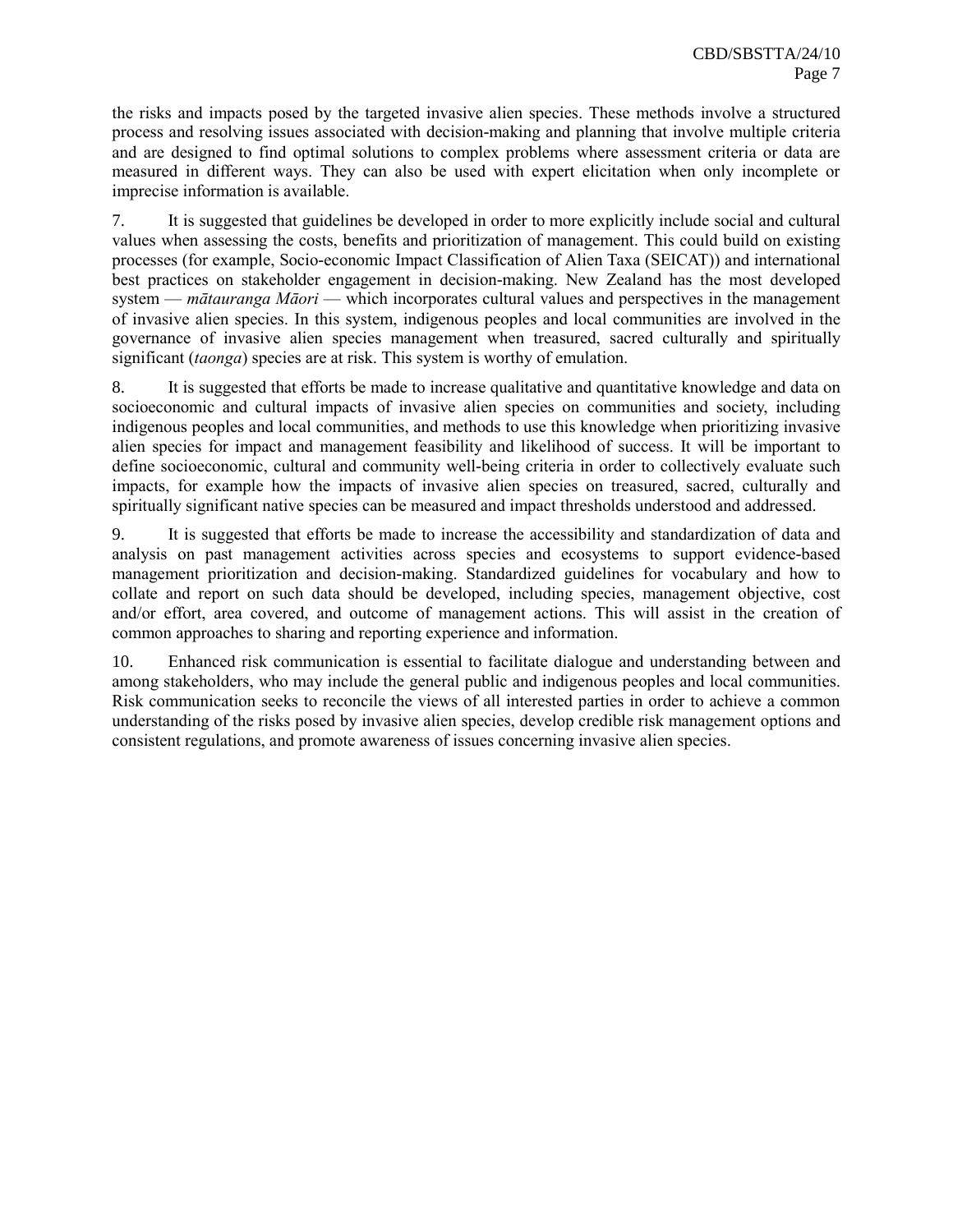#### *Annex II*

## **METHODS, TOOLS AND MEASURES FOR IDENTIFICATION AND MINIMIZATION OF ADDITIONAL RISKS ASSOCIATED WITH CROSS-BORDER E-COMMERCE IN LIVE ORGANISMS AND THE IMPACTS THEREOF**

#### **(ADVICE PURSUANT TO DECISION 14/11, ANNEX II, PARAGRAPH 1 (B))**

# **A. Suggested actions for national authorities/border agencies**

### 1. *Legislation and policy set by States*

1. States should evaluate the risks posed by all forms of e-commerce (including illegal e-commerce activities) to the introduction and spread of invasive alien species and, if necessary, develop and implement appropriate risk management activities.

2. States should review existing national legislation, regulations and policies to verify that e-commerce is adequately addressed or make changes as needed to ensure that enforcement actions can be taken.

3. States should establish mechanisms to identify commodities of concern that may be obtained via e-commerce with a focus on potential high-risk consignments, such as soils, growing media, and living organisms.

4. It is suggested that States consider the use of lists that specify which species may be imported and restrict the remainder, rather than lists that only identify those species whose import is prohibited or restricted, in the interests of preventing the unintended introduction of invasive alien species, and especially in the case of countries that are vulnerable to invasive alien species, such as small island developing States, island countries, and countries with islands. These considerations should be in compliance with the multilateral agreements and guidelines, including the World Trade Organization (WTO) Agreement on the Application of Sanitary and Phytosanitary Measures.

### 2. *Stakeholder engagement*

5. States need to develop mechanisms, in collaboration with e-commerce stakeholders, for identification of e-commerce traders, their locations and other stakeholders with a view to facilitating inter-agency and multi-stakeholder participation and cooperation.

6. States need to engage with indigenous peoples and local communities for detection of early incursion, establishment or spread of e-commerce-derived invasive alien species across traditional lands and waters.

7. States need to promote compliance with the sanitary, phytosanitary and veterinary import requirements of importing countries among e-commerce customers and traders by providing quality information on the risks to the customer's country (both legal and environmental) posed by the by-passing of such requirements.

8. Relevant international organizations need to strengthen coordination with postal and express courier services to ensure that relevant information on the risks and preventive measures are conveyed to e-commerce users.

9. Trade authorities of States need to ensure import/export requirements are up-to-date, clear and accessible to e-commerce stakeholders. This can be accompanied by additional guidance and examples of best practice to assist e-commerce stakeholders to comply with the requirements. Public awareness and information campaigns should aim to inform both sellers and buyers about invasive alien species, focusing on their legal responsibility. Both social media and specialized media, such as pet magazines/journals/books, especially journals from pet or plant association/society and multi-agency targeted publicity campaigns should be used to disseminate correct information, aiming to shift consumer values (e.g. toward native and non-invasive species) and to change behaviours (e.g. to prevent impulse purchase of invasive alien species).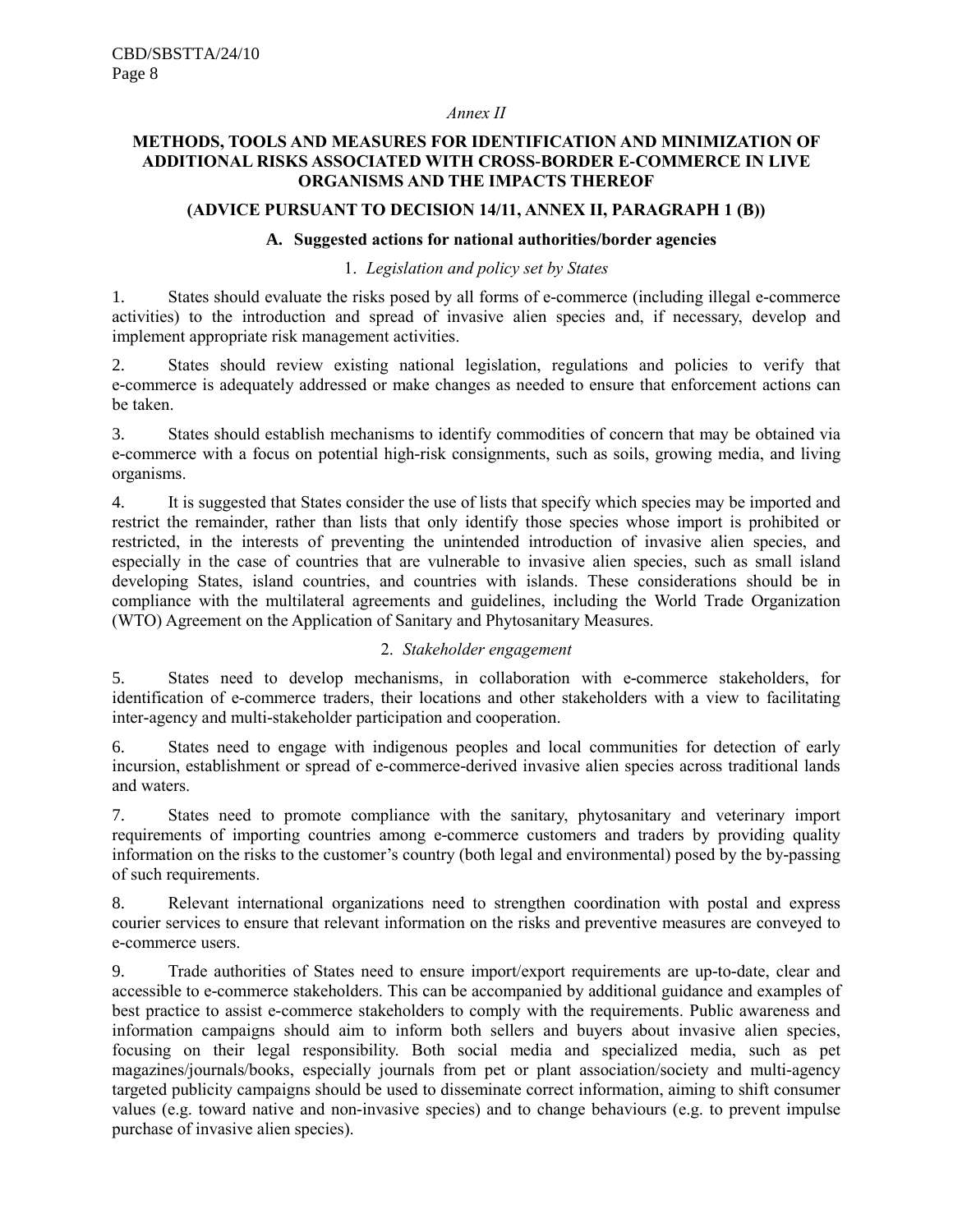10. The Single Window<sup>8</sup> approach allows the sharing of standardized information and documents with a single-entry point to fulfil all import, export and transit-related regulatory requirements. Its implementation at the national level may facilitate reporting on regulated articles (including live alien organisms with phytosanitary and sanitary risks, and risks to biodiversity).

11. States should establish legal and policy frameworks that allow for the advanced international electronic sharing and exchange of data between all actors involved in the international supply chain and use this data to triage packages and determine the level of inspection needed (risk-based inspection).

# 3. *Monitoring and compliance*

12. States need to gather data using all available means and tools (e.g. crowdsourcing) to monitor compliance and to evaluate the efficacy of activities that are implemented to mitigate risks associated with e-commerce. The data collected should be used, together with other relevant information including compliance history, and relevant information from indigenous peoples and local communities with their free, prior and informed consent, to inform risk-based inspections and determine if investigation or enforcement action is needed. Apply data analytics to discern any abnormal trends and patterns including potential invasive alien species incursion and impact risks.

13. States need to apply non-intrusive inspection (NII) technologies and disseminate good practices and risk-based interventions using best practice methods of data analytics to facilitate legitimate ecommerce and, at the same time, identify and stop illicit trade. The use of scanners, sniffer dogs and other available tools, and the further development of automated biosensors can improve efficient detection of prohibited and restricted articles moving through the express courier and postal systems.

14. States and relevant organizations need to develop and implement training and tools to facilitate appropriate level of monitoring and inspection in e-commerce markets. This could include developing guidance on monitoring of e-commerce platforms and on the issuance of warnings, notices and other enforcement actions when non-compliances are found in e-commerce transactions, and the proper handling of restricted items seized in compliance with national law.

# **B. Suggested actions for web marketplaces (sale platforms) and e-payment service providers, postal and express courier services**

15. Web marketplaces (sale platforms) and e-payment service providers, postal and express courier services:

(a) Should consider the information available from relevant international bodies, national authorities and other sources, regarding the risks (both legal and environmental) posed by invasive alien species and take steps accordingly to make their users aware of them;

(b) Should monitor e-commerce and, consistent with relevant national legislation, alert relevant authorities where there is evidence of illegal or otherwise potentially damaging trade in invasive alien species taking place;

(c) Need to develop and apply improved management measures to minimize the risks of introduction of invasive alien species through e-commerce, consistent with international obligations.

# **C. Suggested actions for international bodies/agreements and cross-jurisdictional collaboration**

16. International bodies/agreements undertaking cross-jurisdictional collaboration should undertake the following:

<sup>&</sup>lt;sup>8</sup> A single window is defined as a facility that allows parties involved in trade and transport to lodge standardized information and documents with a single entry point to fulfil all import, export, and transit-related regulatory requirements (see [http://www.wcoomd.org/~/media/wco/public/global/pdf/topics/facilitation/activities-and-programmes/tf-negociations/wco](http://www.wcoomd.org/~/media/wco/public/global/pdf/topics/facilitation/activities-and-programmes/tf-negociations/wco-docs/info-sheets-on-tf-measures/single-window-concept.pdf)[docs/info-sheets-on-tf-measures/single-window-concept.pdf\)](http://www.wcoomd.org/~/media/wco/public/global/pdf/topics/facilitation/activities-and-programmes/tf-negociations/wco-docs/info-sheets-on-tf-measures/single-window-concept.pdf).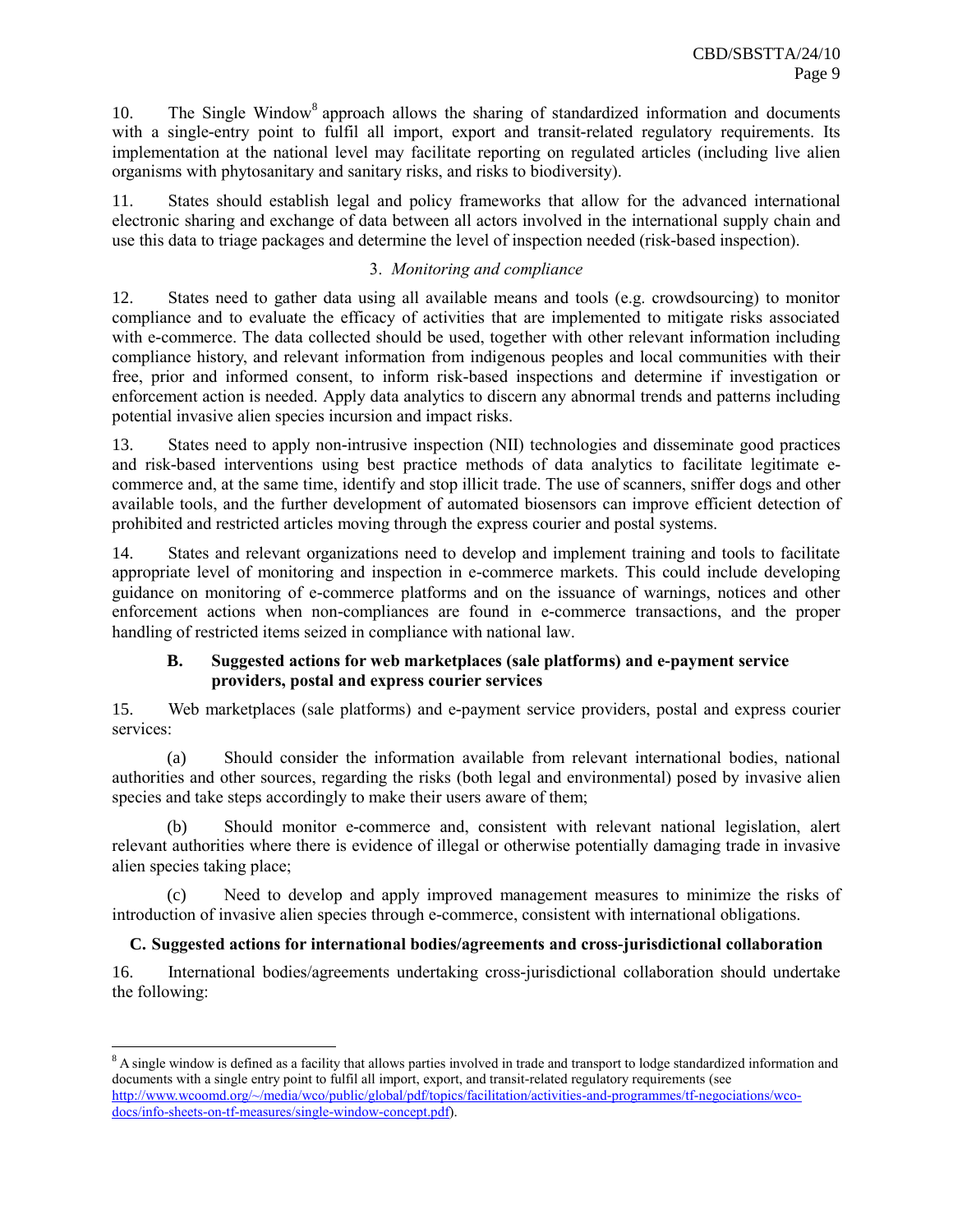#### CBD/SBSTTA/24/10 Page 10

(a) Collaborate to share data, information, technology and expertise on e-commerce in potential invasive alien species;

(b) Draw on guidance from other international bodies, including the ongoing work by the World Customs Organization and in the Bern Convention;

(c) Continue to monitor e-commerce in potential invasive alien species at the global and regional levels with a view to identifying trends and risks in trade of invasive alien species;

(d) Prepare guidance to assist national border agencies in responding to non-compliance, considering that both domestic and international actions may be required to respond effectively;

(e) Improve collaboration between national border agencies in order to enhance opportunities to link existing security initiatives with invasive alien species risk management and targeted (risk-based) inspections. This will also provide a mechanism for timely information-sharing among national border agencies and other relevant ministries/departments on issues related to cross-border e-commerce trade;

(f) Conduct joint capacity-building activities with relevant organizations and provide technical assistance and resources for implementing existing international guidelines and standards, and developing national regulatory frameworks or measures to address the risks associated with e-commerce for all relevant stakeholders including indigenous peoples and local communities;

(g) Expand the concept of "authorized economic operators"<sup>9</sup> (AEO); trusted trader to crossborder e-commerce and include invasive alien species risks in AEO criteria and requirements. Implementing AEO and trusted trader programmes in the e-commerce environment for postal operators, express carriers and e-platforms which would result in a lower frequency of inspections;

(h) Establish frameworks that allow for the advanced electronic exchange of data between all parties involved in the international supply chain and use these data to triage packages and determine the level of inspection needed (risk-based inspection).

# **D. Suggested actions for relevant international expert organizations**

17. Relevant international expert organizations:

(a) Should raise awareness among international organizations and e-commerce stakeholders about import/export requirements and what can be done to minimize the risk of introduction and spread of alien and potentially invasive species associated with e-commerce;

(b) Building on such frameworks as EICAT, <sup>10</sup> establish an international invasive alien species risk-based labelling system, to be used for all species sold via e-commerce and provide guidance on the handling and care of organisms. On consignments of live alien species, such labelling should include information to enable identification of hazards for biodiversity and the identification of species or lower taxa (e.g., scientific name, taxonomic serial number or its equivalent).

l 9 See also WCO *Compendium of Authorized Economic Operator Programmes* (2019)[, http://www.wcoomd.org/-](http://www.wcoomd.org/-/media/wco/public/global/pdf/topics/facilitation/instruments-and-tools/tools/safe-package/aeo-compendium.pdf?db=web) [/media/wco/public/global/pdf/topics/facilitation/instruments-and-tools/tools/safe-package/aeo-compendium.pdf?db=web](http://www.wcoomd.org/-/media/wco/public/global/pdf/topics/facilitation/instruments-and-tools/tools/safe-package/aeo-compendium.pdf?db=web)

<sup>&</sup>lt;sup>10</sup> IUCN *Environmental Impact Classification for Alien Taxa*, [https://ipbes.net/policy-support/tools-instruments/environmental](https://ipbes.net/policy-support/tools-instruments/environmental-impact-classification-alien-taxa-eicat)[impact-classification-alien-taxa-eicat](https://ipbes.net/policy-support/tools-instruments/environmental-impact-classification-alien-taxa-eicat)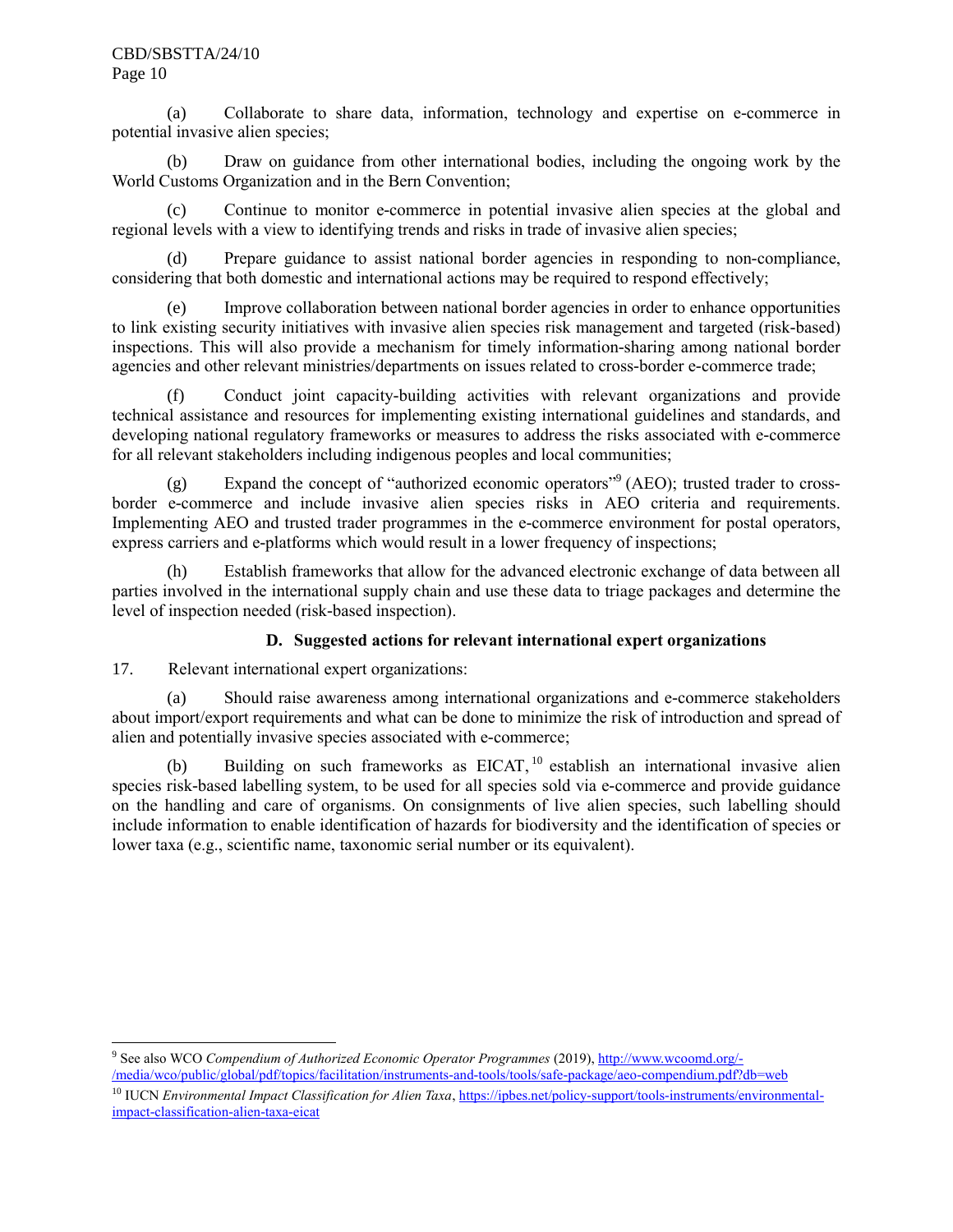### *Annex III*

## **METHODS, TOOLS AND STRATEGIES FOR THE MANAGEMENT OF INVASIVE ALIEN SPECIES AS IT RELATES TO PREVENTION OF POTENTIAL RISKS ARISING FROM CLIMATE CHANGE AND ASSOCIATED NATURAL DISASTERS AND LAND USE CHANGES**

#### **(ADVICE PURSUANT TO DECISION 14/11, ANNEX II, PARAGRAPH 1 (C))**

### **A. Prediction**

1. Managing the impacts of invasive alien species on biodiversity and ecosystem services requires knowledge of the manner in which the actual and potential impact will vary as a result of climate change so that management priorities can be altered accordingly.

2. States, organizations and other stakeholders are strongly encouraged:

(a) To undertake horizon scanning to forecast/predict future changes in actual and potential risks and impacts of invasive alien species arising from climate change;

To identify changes in invasive alien species pathway risks arising from climate change. Climatically similar regions posing the greatest current mutual risks today are likely to change in the future along with changes in trade and the movement of people between these regions;

(c) To prioritize invasive alien species on the basis of potential direct and indirect impacts arising from climate change;

(d) To identify additive or synergistic effects of climate change on new potential invasive alien species introductions into pristine and invaded communities;

(e) To determine and prioritize for action sites at the greatest risk from climate change and invasive alien species, including offshore and mainland islands, mountaintops and coastal environments critical for supporting threatened and endangered species;

(f) To apply climate models to understand the potential negative and positive impacts of invasive alien species on biodiversity and ecosystem services arising from climate change, and to further develop models for use on a broad scale by developing countries;

To develop better methods to integrate (i) climate change models, (ii) land-use scenarios and (iii) trends in trade with invasive alien species data analysis to improve prediction capability;

(h) To define scenarios to understand where invasive alien species may indirectly increase the impacts of climate change on biodiversity and ecosystem services by transforming ecosystems;

(i) To modify/fine-tune invasive alien species risk analysis, and identify potential "sleeper" alien species<sup>11</sup> (including disease vectors) that are likely to become more invasive as a result of climate change;

(j) To study and validate identified high-risk sleeper species. This can be done by using such approaches as sentinel sites to monitor changes in abundance and impacts of such sleeper species or growing these species under containment in areas with climates similar to those expected in the future;

(k) To identify ecological thresholds for step-change loss of community resilience under climate change;

(1) To identify invasive alien species that are likely to benefit under increased  $CO<sub>2</sub>$  levels, extreme event frequency, fire regimes of increased frequency and intensity, high salt-water incursions,

<sup>&</sup>lt;sup>11</sup> Sleeper alien species: alien species whose population persistence is limited by the current climate and which are expected to exhibit greater rates of establishment as a result of climate change.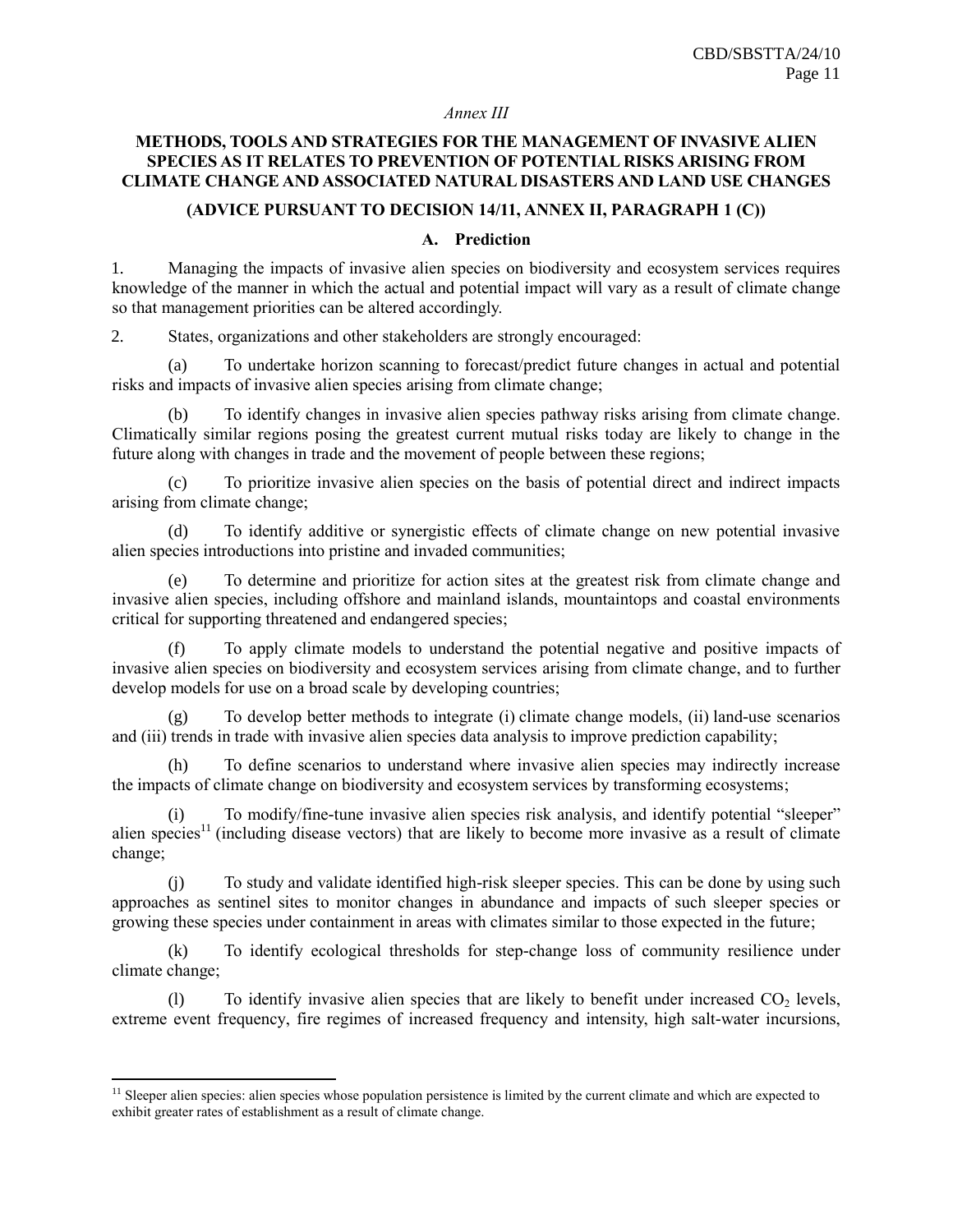CBD/SBSTTA/24/10 Page 12

changes in ocean currents and changes in precipitation patterns, and prioritize management to prevent their spread and impacts, including humane methods of eradication and control;

(m) To improve knowledge of the risks of invasive alien species adapting to new environmental conditions, including rapid evolution and hybridization.

### **B. Planning and prevention**

3. States are encouraged, in collaboration with experts:

(a) To develop climate change relevant risk analysis for prioritizing invasive alien species for management (e.g. fire enhancing weeds, vines, saline tolerant invaders);

(b) To develop and implement management strategies to eradicate, contain or control high ranking sleeper species before they can respond to climate change;

(c) To monitor the spread and impact of high-ranking sleeper species, particularly in sites or regions where biodiversity and ecosystem services are likely to deteriorate rapidly under climate change. Best-practice approaches using, for example, remote sensing or sensor networks are suggested to be undertaken;

(d) To minimize the potential of biological invasions or develop spatial response planning for areas in which communities are threatened with a high risk of extreme weather events (e.g, relocate zoos, botanical gardens, exotic aquaculture facilities from extreme-event-prone areas);

(e) To adapt current pathway management with a view to reducing changes in risks arising from climate, including predicted associated changes in trade and movement of people;

(f) To engage all sectors, including agriculture and public health agencies and industries, in invasive alien species planning activities where climate change risks are cross-sectoral;

(g) To raise public awareness of changing invasive alien species threats arising from climate change and encourage the participation of the public and all relevant sectors in response planning.

### **C. Management**

4. It is suggested that States take the following actions:

(a) Apply adaptive management approaches to future prioritized management actions arising from climate change and share the information with other Parties to improve outcomes;

(b) Take steps to increase the long-term functional resilience of threatened ecosystems and habitats to climate change, extreme weather events and natural disasters and associated invasive alien species incursions, particularly for islands and coastal systems;

(c) Undertake containment, eradication or control of invasive alien species in areas that could act as non-native sources for spread into identified vulnerable areas and/or native communities;

(d) Collate existing knowledge into international online databases to allow the interoperable collection and dissemination of data and knowledge on the effectiveness of actions to mitigate impacts of invasive alien species arising from climate change. An example of such a database is the Database of Island Invasive Species Eradications (DIISE).<sup>12</sup> This and others should be developed and populated by States;

(e) Develop and integrate invasive alien species management strategies into "threatened climate vulnerable species movement-assisted translocation actions" to avoid unintended consequences.

<sup>&</sup>lt;sup>12</sup> [http://diise.islandconservation.org.](http://diise.islandconservation.org/)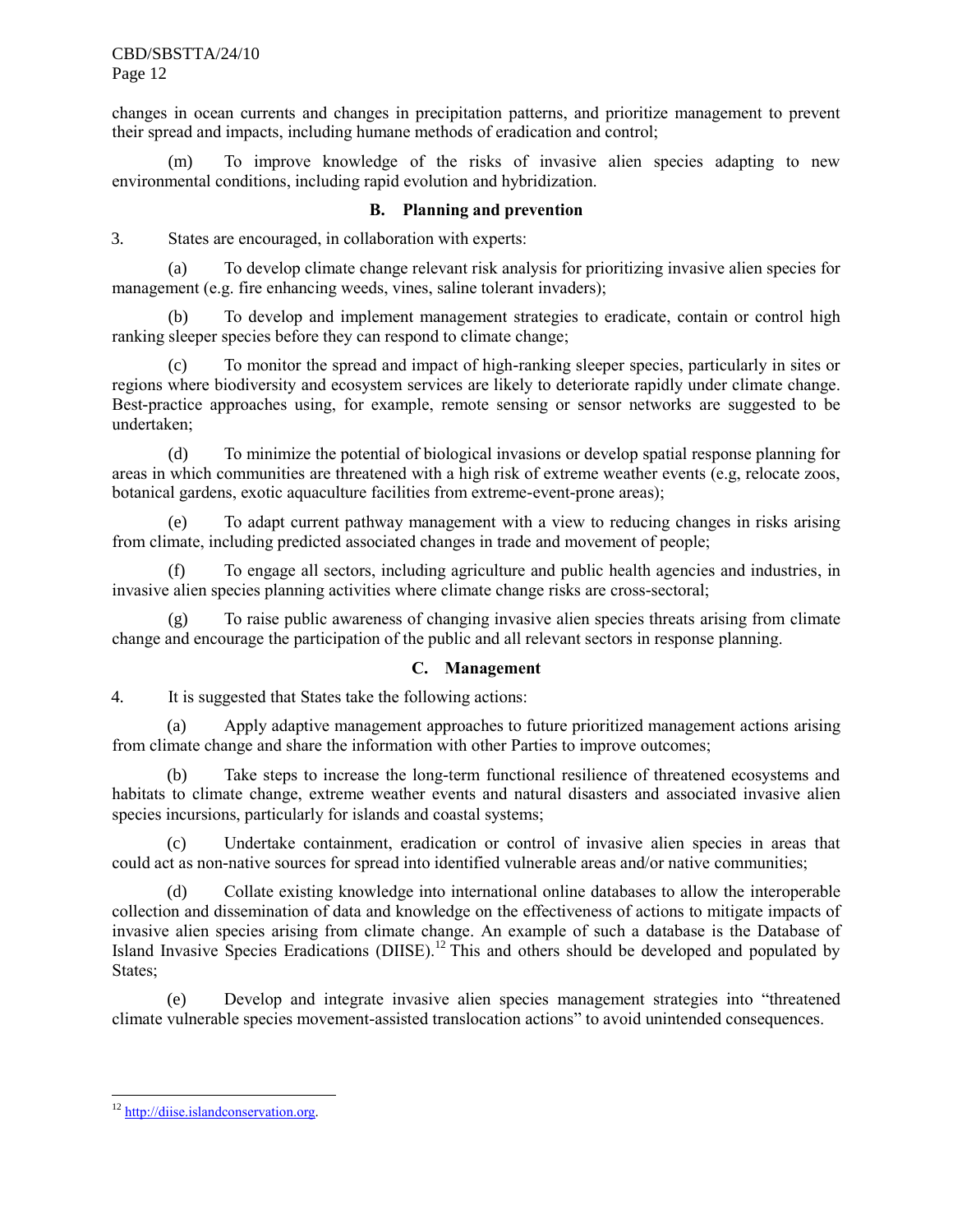#### **D. National and international cooperation**

5. States and relevant international organizations should integrate pathway and invasive alien species risk based multi-criteria prioritization approaches into all levels of planning to obtain multiple benefits and shared outcomes, including the following:

(a) National and international climate mitigation and adaptation strategies, environmental impact assessments, and response planning activities;

(b) Other relevant conventions (e.g. United Nations Framework Convention on Climate Change, Convention on the Conservation of Migratory Species of Wild Animals) and providing relevant United Nations implementing agencies with policy guidance;

(c) National and international commitments and actions under the Sustainable Development Goals;

(d) Market incentive programmes and other actions funded by multilateral agencies or forums, such as the Global Environment Facility, the Clean Development Mechanism and the Green Climate Fund.

6. It is suggested that relevant international organizations organize training for governmental and non-governmental development assistance agencies and operatives engaged in disaster relief, to identify invasive alien species and undertake rapid response with appropriate measures, such as quarantine, emergency response, eradication, containment and control.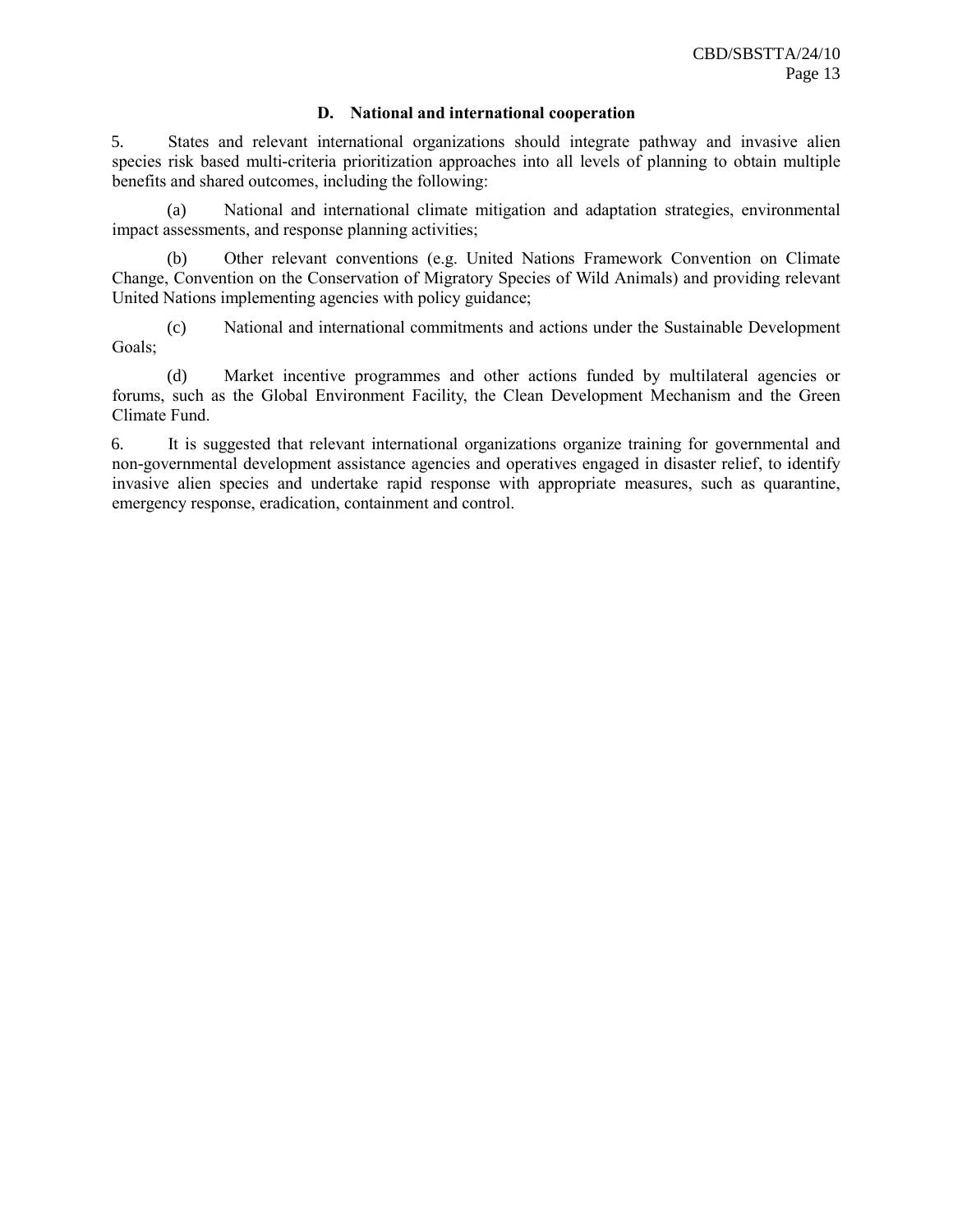#### *Annex IV*

### **USE OF EXISTING DATABASES ON INVASIVE ALIEN SPECIES AND THEIR IMPACTS, TO SUPPORT RISK COMMUNICATION**

#### **(ADVICE PURSUANT TO DECISION 14/11, ANNEX II, PARAGRAPH 1 (E))**

1. It is essential that States maintain and curate data sets on invasive alien species distribution, impact and management action and relevant knowledge. States should share relevant publicly available data with the key global data aggregators in order to support processes under the Convention on Biological Diversity on invasive and alien species.

2. States should seek formal participation and ensure bidirectional data streams between data holders and generators through the national data portals (where applicable) to the global-level aggregators. Country membership status, capacity, resources and other aspects should be understood by all Parties. Open access to data and seamless integration of this data between data tools used by stakeholders is an imperative for better management and monitoring of this threat. This will (a) increase data flows necessary for CBD level analysis and international decision-making and (b) open opportunities for national capacity-building and resourcing.

3. States should agree on shared data standards even if languages differ between data portals to facilitate data sharing. It is also important to obtain free, prior and informed consent from indigenous peoples and local communities before obtaining data from them or from their lands;

4. States should support real-time data sharing (made easy by agreed data standards) to strengthen invasive alien species prevention and management systems and implement early detection and rapid response.

5. States should strengthen the representation of invasive alien taxa, such as marine, invertebrates, microorganisms and fungi in existing databases and collect and integrate DNA sequence data into existing databases, where applicable. This could be facilitated through collaboration between expert working groups to collate existing databases using existing standards.

6. States should encourage existing global invasive alien species data providers, such as IUCN-Invasive Species Specialist Group (IUCN-ISSG), Global Biodiversity Information Facility (GBIF) and CABI, to also provide information on best practices in producing policy and regulatory mechanisms and codes of conduct to address activities that lead to the introduction and spread of alien and invasive species. This included activities such as aquaculture, pet trade and aquarium trade. Further, IUCN-ISSG and partners should be encouraged to index collate and archive the development of policy response indicators within the Biodiversity Indicators Framework (BIP) and Sustainable Development Goal indicator 15.8.1. Additionally, existing databases, such as ECOLEX and FAOLEX, should be made searchable using filters, for example "alien" and "invasive alien species".

7. States should support the ongoing maintenance of the Global Registry of Introduced and Invasive Species (GRIIS) and other expert networks focused on collation and curation of new and existing data. When GRIIS achieves global coverage in 2020, this will assist identification and prioritization of species to achieve Aichi Biodiversity Target 9.

8. States should support the establishment and continuity of national membership in GBIF, which includes setting up the national node. GBIF should ensure global growth and central open access to the global biodiversity data, including occurrence data on invasive alien species. National coordination of data streams is essential for timely, comprehensive and fair availability of the occurrence data on invasive alien species from multiple sources.

9. States should take advantage of and contribute to the CABI Invasive Species Compendium, which is an encyclopedic resource of scientific information on invasive alien species to help inform decision-making.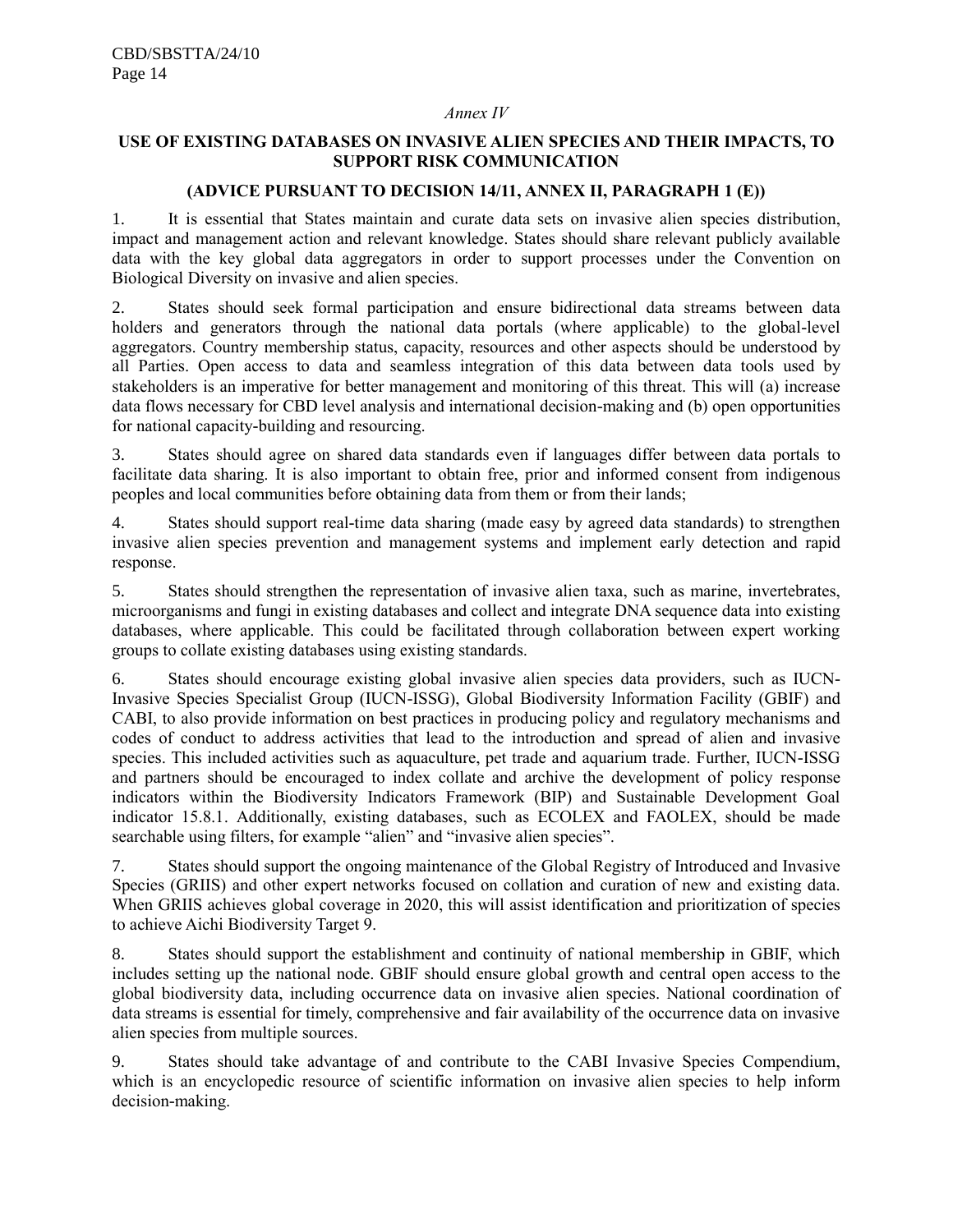10. It is suggested that States, in collaboration with experts, extend impact assessment frameworks (e,g, EICAT and SEICAT) to develop science-based policies and prioritization of invasive alien species management actions. These approaches could be used to develop appropriate impact-risk-based labelling for transport of consignments containing living organisms.

11. To achieve Aichi Biodiversity Target 9 and beyond, data standardization and sharing will be required. This is dependent, however, on the quality and efficiency of data streams from national (via regional, thematic) to global database systems. Many initiatives are available to achieve this on the basis of the advice given above.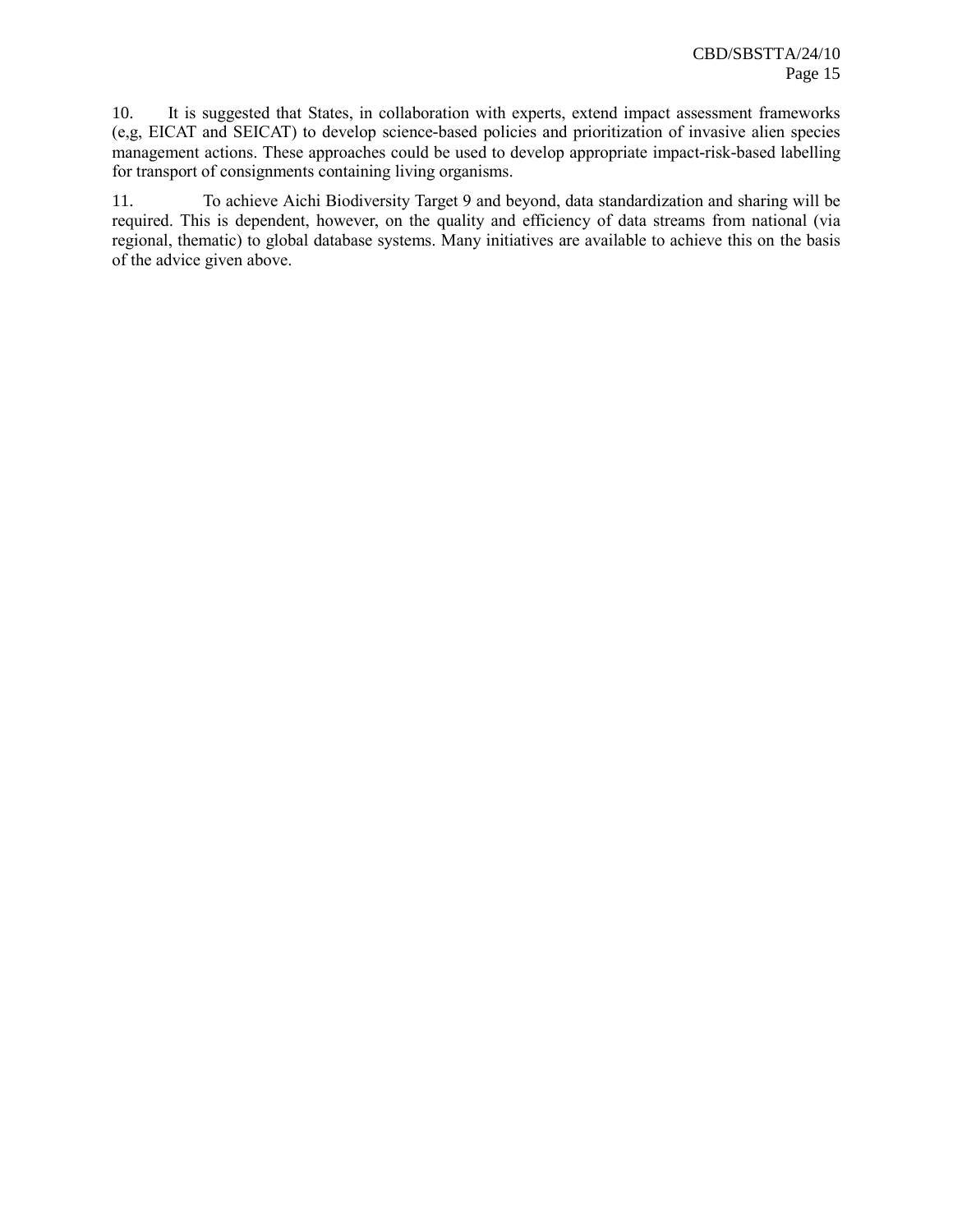#### *Annex V*

### **ADDITIONAL ADVICE AND TECHNICAL GUIDANCE ON INVASIVE ALIEN SPECIES MANAGEMENT**

#### **A. Advice on the use of sanitary and phytosanitary measures**

1. The application of sanitary and phytosanitary (SPS) measures to regulate import/export of alien organisms at the national level requires close collaboration between national authorities and other relevant ministries and departments. Some countries closely coordinate their activities on import requirements for alien organisms among relevant ministries and agencies, including national plant protection organizations and the veterinary authorities (e.g., coordination in Australia between the Department of Agriculture and the Department of Environment and Energy).

2. Environmental authorities, national plant protection organizations and veterinary authorities should be advised to establish strong partnerships with national, regional and local governments in connection with mandates for alien species management. This will help prevent the introduction of invasive alien species and support early detection, rapid response and effective management. Such partnerships could include collaboration in setting national priorities, completing risk assessments, carrying out surveillance, developing response plans, sharing information and exchanging expertise.

3. A large number of the international standards that are recognized by the World Trade Organization (WTO) Agreement on the Application of Sanitary and Phytosanitary Measures (SPS Agreement) are relevant for protecting biodiversity. These SPS measures should be applied more widely, not only in the context of agriculture, but also to protect the health of fish and wild fauna and of forests and wild flora.

4. A number of guides, manuals and training materials have been developed under the International Plant Protection Convention (IPPC) to build capacity and support the implementation of international standards. These materials should be used to raise awareness and build capacity among partner organizations to address the issue of invasive alien species.

5. There is a need for capacity-building among developing countries, making available the necessary resources for implementing existing IPPC international guidelines and standards and developing national regulatory frameworks to address the risks associated with invasive alien species.

6. Regional cooperation and partnerships should be further developed to support the achievement of Aichi Biodiversity Target 9 and beyond, through regular coordination and communication, identification of common priorities and alignment of efforts on a regional basis. This could be supported through IPPC by using the model of regional plant protection organizations to foster cooperation on invasive alien species.

7. A key gap that needs additional attention and potentially guidance is wildlife pathogens (including hosts and vectors) and other organisms that do not meet the IPPC definition of quarantine pests, the pathogens causing diseases listed under the World Organization for Animal Health (OIE) and other organisms (e.g. invasive ants) that are not covered by IPPC or OIE.

8. As countries adopt different approaches in regulating invasive alien species (e.g., lists of restricted, prohibited and allowed species or hybrid lists), guidelines could be developed on how such approaches can be implemented in compliance with the SPS Agreement, with a view to facilitating the development of better regulation and ensure transparency.

### **B. Advice on management-specific pathways**

### 1. *Inter-basin water transfer and navigational canals*

9. States that have not already done so should consider ratification and application of relevant international maritime agreements (e.g. the International Convention for the Control and Management of Ships' Ballast Water and Sediments (BWM Convention), mentioned in paragraph 25 of decision VIII/27,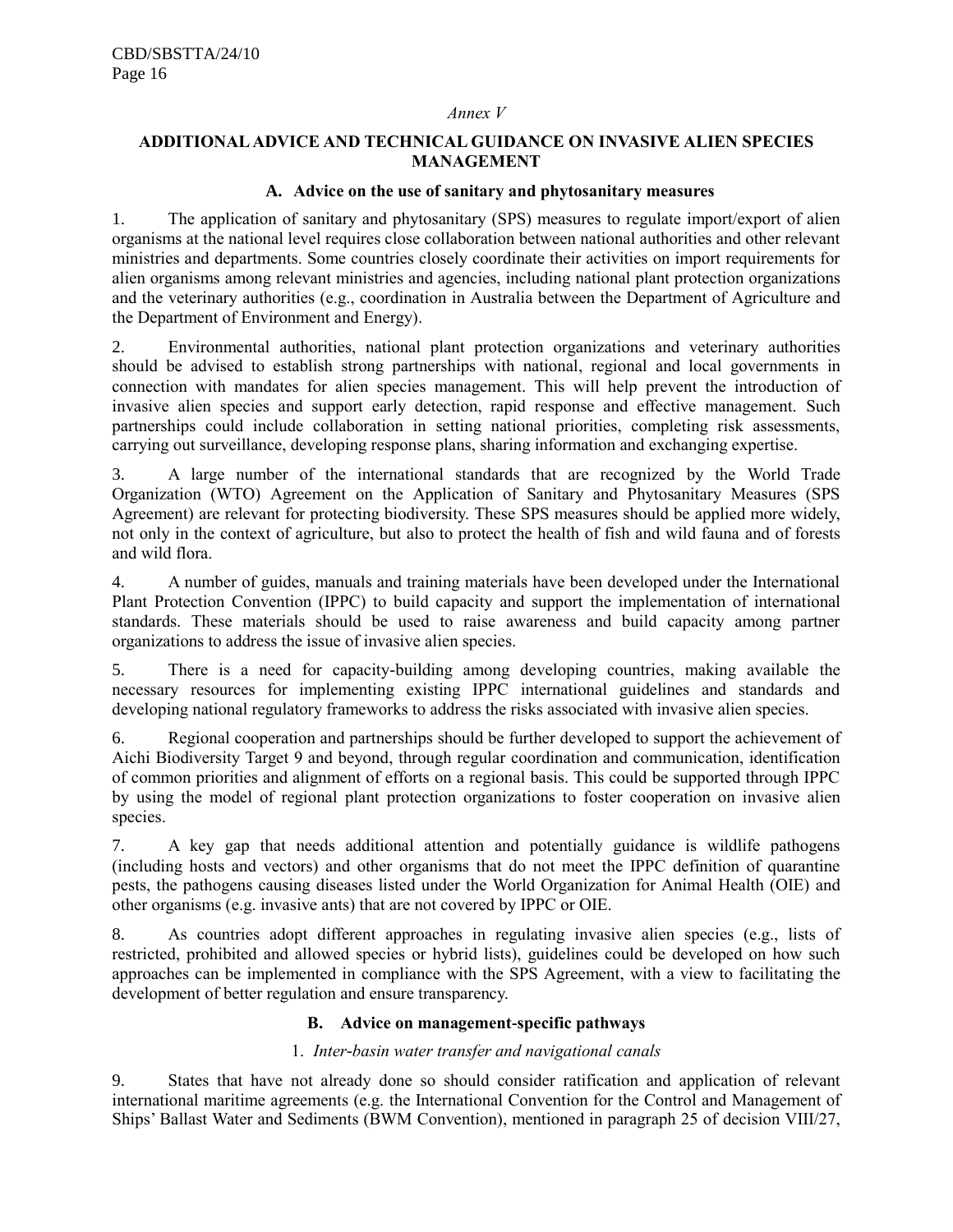and the Guidelines for the control and management of biofouling mentioned in paragraphs 29 and 30 of decision VIII/27) in order to diminish the spread of invasive alien species through new shipping routes opening up as a result of climate change.

10. States should enhance regional cooperation on planning, monitoring and data exchange on invasive alien species specifically related to inter-basin water channels to establish early warning and rapid response systems.

11. States should include measures to prevent the introduction and spread of invasive alien species in the procedures for planning, development and management of the inland waterway infrastructure. Relevant organizations, indigenous peoples and local communities, and other stakeholders, including local fishers and other groups that are dependent on the waterways (e.g., boaters, recreational boat users, outfitters), should be consulted and engaged when planning and designing such measures.

### 2. *International aid programmes*

12. Developing countries need capacity-building, resource mobilization and information sharing for assessing and managing the invasive alien species risks associated with international aid programmes.

13. Aid agencies should ensure that any initiatives/projects/programmes/agreements avoid the introduction of invasive alien species into the area.

# *Emergency relief, aid and response*

14. Environmental authorities should consult the relevant enforcement agencies to comply with the SPS Agreement or the country's quarantine regulation to prevent risk of biological invasions associated with emergency relief, aid and response.

15. Documenting any case of invasive alien species in aid-recipient countries should be initiated across broad sectors.

16. States should incorporate the risk of invasive alien species into emergency response strategies.

17. States should identify aid-provider and aid-recipient responsibilities to avoid any invasive alien species introduction through contaminants in aid transports and transfers.

# 3. *Air transport*

18. The Secretariat and relevant organizations should engage groups of stakeholders at all levels to develop standards to prevent hitchhiker or stowaway species arriving by air.

19. The Secretariat should further collaborate with IPPC, OIE, ICAO, WCO and IATA, with input from relevant stakeholders, to develop harmonized operating standards related to air cargo.

20. States should avoid the introduction and spread of invasive alien species through the transport of living organisms, in accordance with the guidance annexed to decisions XII/16 and 14/11.

### 4. *Tourism*

21. Parties, in collaboration with travel operators and non-governmental organizations, should develop awareness programmes and campaigns to educate tourists, tourism agencies and policymakers on the risk of invasive alien species, and strategies and techniques to minimize risks.

22. Parties should prioritize minimizing the impact of touristic activity to prevent the introduction and spread of invasive alien species, taking into account vulnerable ecosystems, such as island ecosystems and protected areas.

23. The Secretariat should collaborate with the World Tourism Organization to consider joint efforts in addressing tourism as a major possibility for introducing invasive alien species and the management thereof.